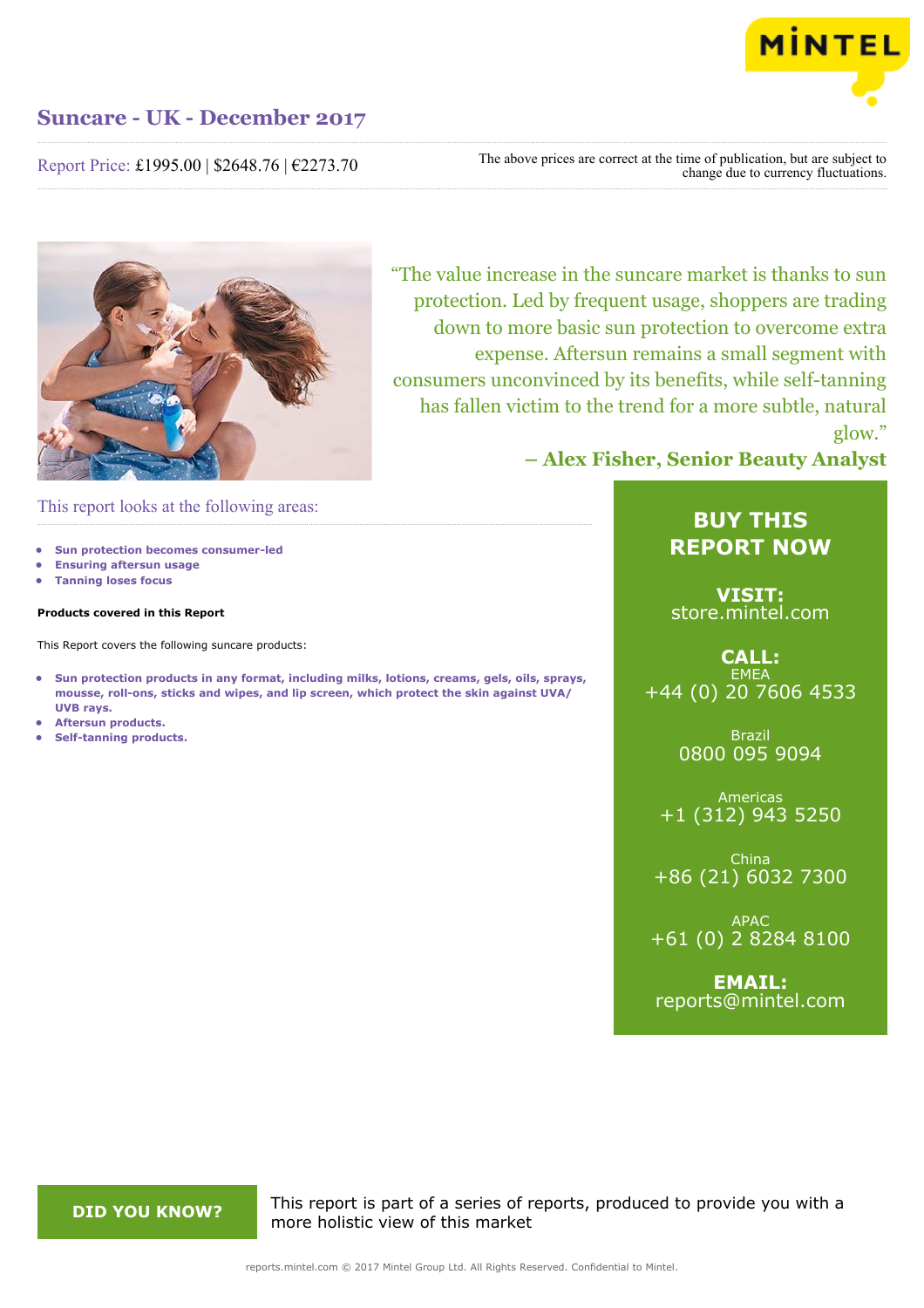

Report Price: £1995.00 | \$2648.76 | €2273.70

The above prices are correct at the time of publication, but are subject to change due to currency fluctuations.

## **Table of Contents**

### **Overview**

What you need to know

Products covered in this Report

Excluded

### **Executive Summary**

### The market

### Weather dependency starts to diminish

Figure 1: Best- and worst-case forecast for retail value sales of mass-market suncare products, 2012-22

### Companies and brands

### Protection triumphs while tanning holds on

Figure 2: UK brand shares in value sales of mass-market sun protection and aftersun, year ending September 2017

Figure 3: UK brand shares in value sales of mass-market self-tanning, year ending September 2017

### Innovation fails to excite

Figure 4: New product development in the suncare category, by launch type, January 2014-October 2017

### A change in campaign strategy

### In brands we trust

### The consumer

### Old habits die hard

Figure 5: Sun protection and aftersun products used in the last 12 months, September 2017

### Simple signposts

Figure 6: Attitudes towards sun protection products, September 2017

### Women have tanning traditions

Figure 7: Sunless tanning products/services used in the last 12 months, September 2017

### All about results

Figure 8: Factors when choosing self-tanning products, September 2017

### Show me the value

Figure 9: Suncare correspondence analysis, September 2017

### Claims over names

What we think

### **Issues and Insights**

Sun protection becomes consumer-led The facts The implications Ensuring aftersun usage The facts The implications

# BUY THIS REPORT NOW

**VISIT:** [store.mintel.com](http://reports.mintel.com//display/store/794403/) **CALL:** EMEA +44 (0) 20 7606 4533 | Brazil 0800 095 9094 Americas +1 (312) 943 5250 | China +86 (21) 6032 7300 APAC +61 (0) 2 8284 8100 **EMAIL:** [reports@mintel.com](mailto:reports@mintel.com)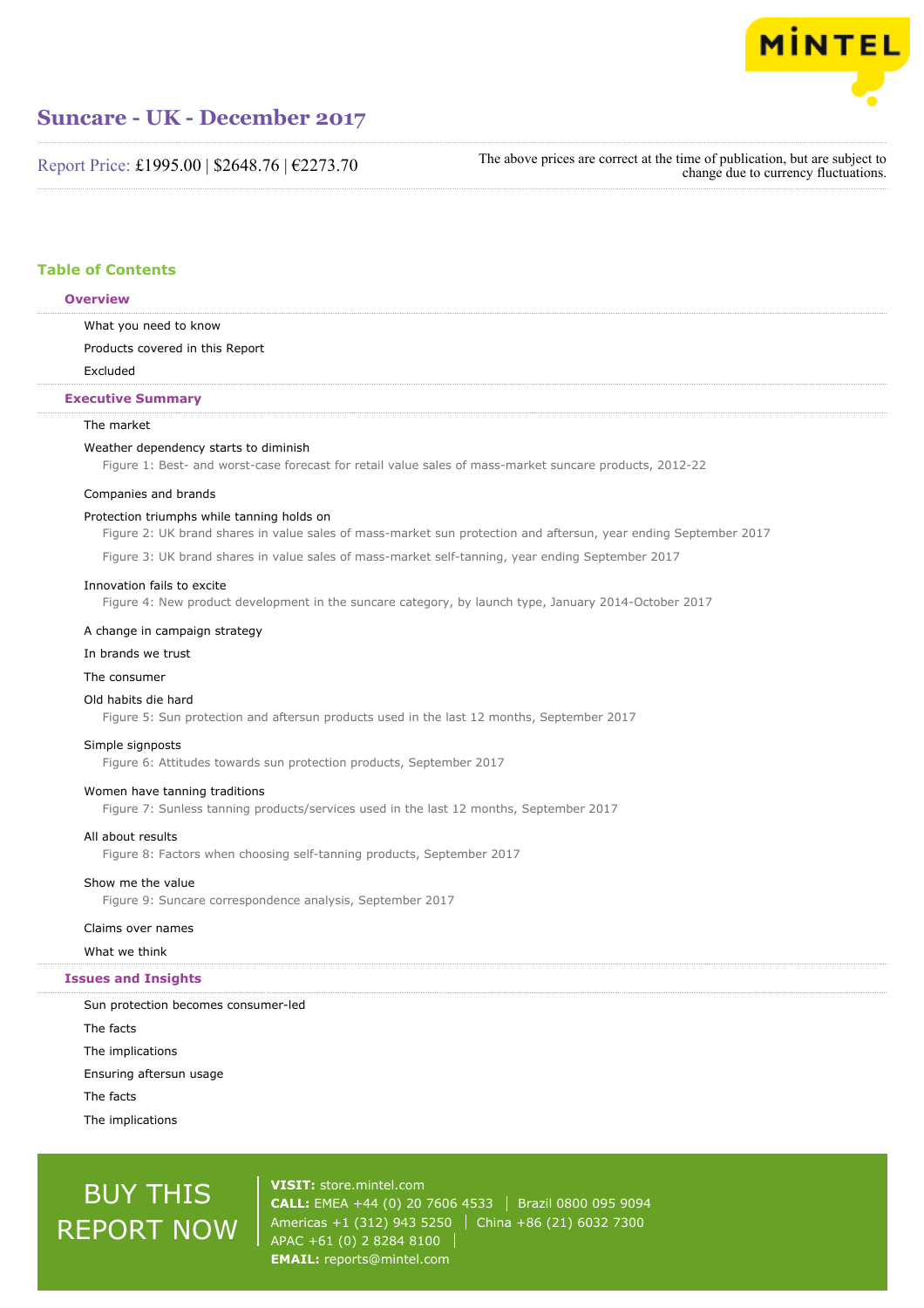

Report Price: £1995.00 | \$2648.76 | €2273.70

The above prices are correct at the time of publication, but are subject to change due to currency fluctuations.

| Increased usage boosts sun protection brands                                                                                                                                      |
|-----------------------------------------------------------------------------------------------------------------------------------------------------------------------------------|
| <b>Market Share</b>                                                                                                                                                               |
| In brands we trust                                                                                                                                                                |
| A change in campaign strategy                                                                                                                                                     |
| Innovation fails to excite                                                                                                                                                        |
| Protection triumphs while tanning holds on                                                                                                                                        |
| <b>Companies and Brands - What You Need to Know</b>                                                                                                                               |
| Women create glow with make-up<br>Figure 17: Buying base make-up, May 2016 and March 2017                                                                                         |
| SPF benefits in other products<br>Figure 16: Agreement with the statement "Moisturisers that contain SPF are as effective as using a separate SPF product", by age,<br>March 2017 |
| Figure 15: Trends in age structure of the UK population, by gender, 2012-22                                                                                                       |
| Population changes                                                                                                                                                                |
| Brexit pushes holidaymakers to hotter destinations                                                                                                                                |
| Sunshine hours<br>Figure 14: Total number of sunshine hours per season, 2014-17                                                                                                   |
| <b>Market Drivers</b>                                                                                                                                                             |
| Own-label reputation strengthens<br>Figure 13: UK retail value sales of mass-market suncare products, by outlet type, 2016-17 (est)                                               |
| <b>Channels to Market</b>                                                                                                                                                         |
| Sun protection leads category growth<br>Figure 12: UK retail value sales of mass-market suncare products, by segment, 2016-17 (est)                                               |
| <b>Market Segmentation</b>                                                                                                                                                        |
| Forecast methodology                                                                                                                                                              |
| Steady growth expected to 2022<br>Figure 11: Best- and worst-case forecast for retail value sales of mass-market suncare products, 2012-22                                        |
| Everyday suncare important for the future<br>Figure 10: Value sales of mass-market suncare products, 2012-22                                                                      |
| <b>Market Size and Forecast</b>                                                                                                                                                   |
| Natural tanning affects both markets                                                                                                                                              |
| A value race in the retailers                                                                                                                                                     |
| Sun protection grows the market                                                                                                                                                   |
| Weather dependency starts to diminish                                                                                                                                             |
| The Market - What You Need to Know                                                                                                                                                |
| The implications                                                                                                                                                                  |
| The facts                                                                                                                                                                         |

REPORT NOW Americas +1 (312) 943 5250 | China +86 (21) 6032 7300 APAC +61 (0) 2 8284 8100 **EMAIL:** [reports@mintel.com](mailto:reports@mintel.com)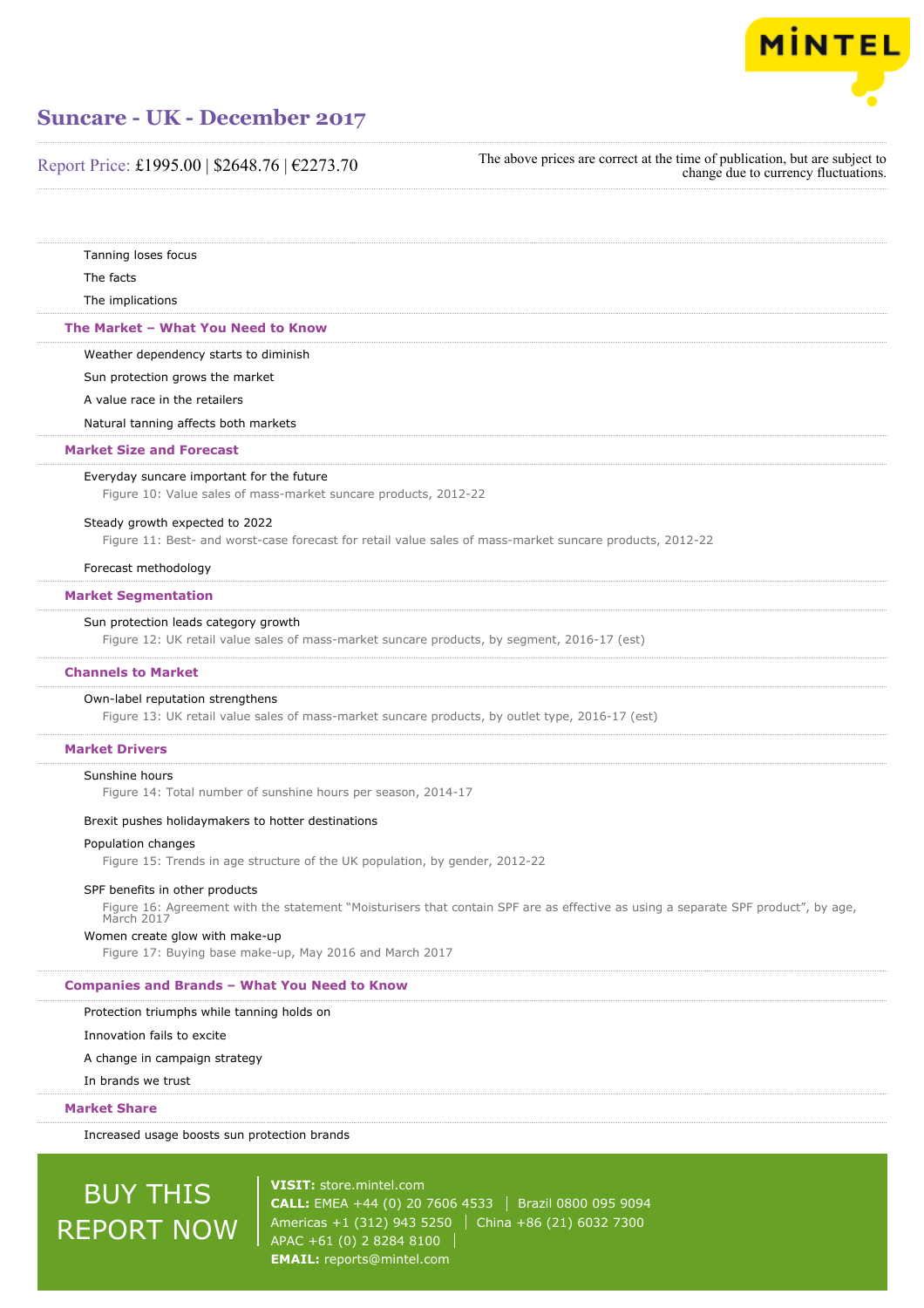

## Report Price: £1995.00 | \$2648.76 | €2273.70

The above prices are correct at the time of publication, but are subject to change due to currency fluctuations.

Figure 18: UK retail value sales of mass-market sun protection and aftersun products, by brand, years ending September 2016 and 2017 Figure 19: Hawaiian Tropic Exotic Coconut After Sun Body Butter, 2017

### Few successful self-tan brands

Figure 20: UK retail value sales of mass-market self-tan products, by brand, years ending September 2016 and 2017

Figure 21: St Moriz Baywatch tan competition, June 2017

### **Launch Activity and Innovation**

### Suncare innovation fails to excite

Figure 22: New product development in the suncare category, by launch type, January 2014-October 2017

Figure 23: New product development in the suncare category, by sub-category, January 2014-October 2017

### Sun protection goes premium

Figure 24: New product development in the sun protection/aftersun sub-categories, by price positioning, January 2014-October 2017

Figure 25: New product development in the UK sun protection/aftersun sub-categories, by ultimate company, 2016

Figure 26: Beiersdorf sun protection roll-on launches under the NIVEA Sun brand, 2016

### Convenience is king

Figure 27: Top fastest-growing and fastest-declining claims in the UK sun protection and aftersun sub-categories, 2015-16 Figure 28: Prestige sun protection/aftersun product launches with anti-ageing claims, 2016-17

### Self-tan becomes more accessible

Figure 29: New product development in the self-tanning sub-category, by price positioning, January 2014-October 2017

Figure 30: New product development in the UK self-tanning sub-category, by ultimate company, 2016

Figure 31: Ferne Beauty self-tan launches, 2016

### Not just a tan

Figure 32: Top fastest-growing and fastest-declining claims in the UK self-tanning sub-category, 2015-16

Figure 33: Self-tan mask launches with ease of use claims, 2016-17

### **Advertising and Marketing Activity**

### Advertisers give digital a chance

Figure 34: Total recorded above-the-line, online display and direct mail advertising expenditure on suncare, January 2014-October 2017 Figure 35: Total above-the-line, online display and direct mail advertising expenditure on suncare, by media type, January 2014-October 2017 Figure 36: Total recorded above-the-line, online display and direct mail advertising expenditure on suncare, by quarter, January 2014-October 2017

#### Aftersun and self-tanning see increased investment

Figure 37: Total recorded above-the-line, online display and direct mail advertising expenditure on suncare, by segment, January 2014-October 2017

### Safety messages versus fun in the sun

Figure 38: Total recorded above-the-line, online display and direct mail advertising expenditure on suncare, by ultimate company and other, 2016 Figure 39: TV campaigns from Soleve and NIVEA Sun, 2016

Figure 40: Garnier Ambre Solaire Kids advertising, 2016

### Nielsen Ad Intel coverage

### **Brand Research**

### Brand map

Figure 41: Attitudes towards and usage of selected brands, November 2017

# BUY THIS REPORT NOW

**VISIT:** [store.mintel.com](http://reports.mintel.com//display/store/794403/) **CALL:** EMEA +44 (0) 20 7606 4533 Brazil 0800 095 9094 Americas +1 (312) 943 5250 | China +86 (21) 6032 7300 APAC +61 (0) 2 8284 8100 **EMAIL:** [reports@mintel.com](mailto:reports@mintel.com)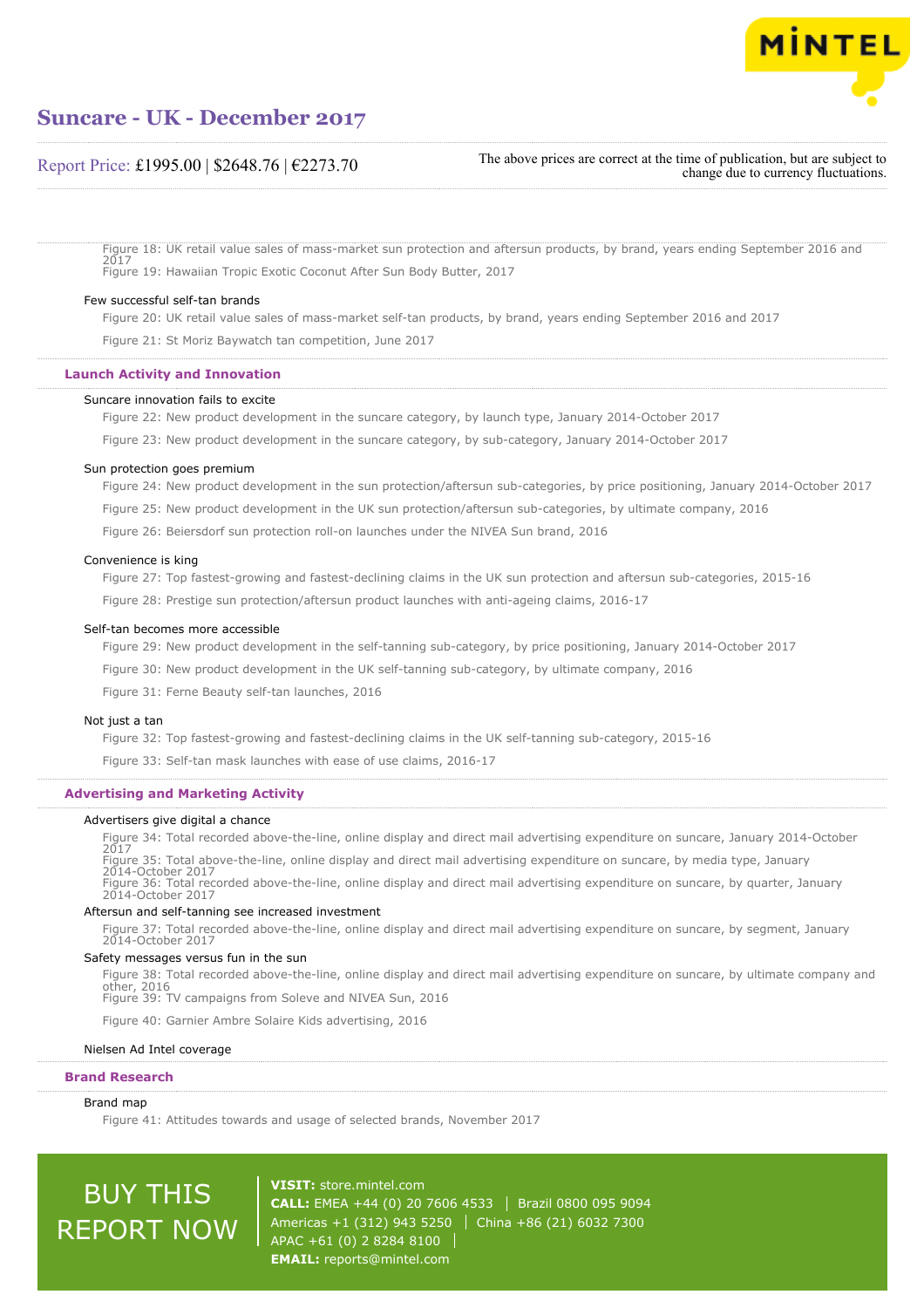

## Report Price: £1995.00 | \$2648.76 | €2273.70

The above prices are correct at the time of publication, but are subject to change due to currency fluctuations.

| Key brand metrics                                         |  |  |  |  |
|-----------------------------------------------------------|--|--|--|--|
| Figure 42: Key metrics for selected brands, November 2017 |  |  |  |  |

Brand attitudes: opportunity for suncare that champions health and wellbeing Figure 43: Attitudes, by brand, November 2017

Brand personality: self-tan brands seen as less accessible than protection brands Figure 44: Brand personality – Macro image, November 2017

No suncare brands considered especially innovative Figure 45: Brand personality – Micro image, November 2017

### Brand analysis

NIVEA Sun is the most trusted and accessible Figure 46: User profile of NIVEA Sun, November 2017

Garnier Ambre Solaire is trusted, but not a favourite brand Figure 47: User profile of Garnier Ambre Solaire, November 2017

### Although fun and youthful, Rimmel lacks deeper connection

Figure 48: User profile of Rimmel, November 2017

St Tropez's glamorous and exclusive image has shoppers willing to pay more Figure 49: User profile of St Tropez, November 2017

### Skinny Tan comes across as unethical and tacky

Figure 50: User profile of Skinny Tan, November 2017

### Superdrug Solait still considered basic, despite summer marketing push

Figure 51: User profile of Superdrug Solait, November 2017

### **The Consumer – What You Need to Know**

Old habits die hard

Simple signposts

Women have tanning traditions

All about results

Show me the value

Claims over names

### **Usage of Sun Protection and Aftersun Products**

### Little experimentation with formats

Figure 52: Sun protection and aftersun products used in the last 12 months, September 2017

### Education for the older consumer

Figure 53: Sun protection and aftersun products used in the last 12 months, by age, September 2017

### Aftersun is an afterthought

### Men less engaged with sun protection factors

Figure 54: Sun protection levels used in the last 12 months, by gender, September 2017

### **Attitudes towards Sun Protection and Aftersun**

Cloudy with a chance of sunscreen

# BUY THIS REPORT NOW

**VISIT:** [store.mintel.com](http://reports.mintel.com//display/store/794403/) **CALL:** EMEA +44 (0) 20 7606 4533 Brazil 0800 095 9094 Americas +1 (312) 943 5250 | China +86 (21) 6032 7300 APAC +61 (0) 2 8284 8100 **EMAIL:** [reports@mintel.com](mailto:reports@mintel.com)